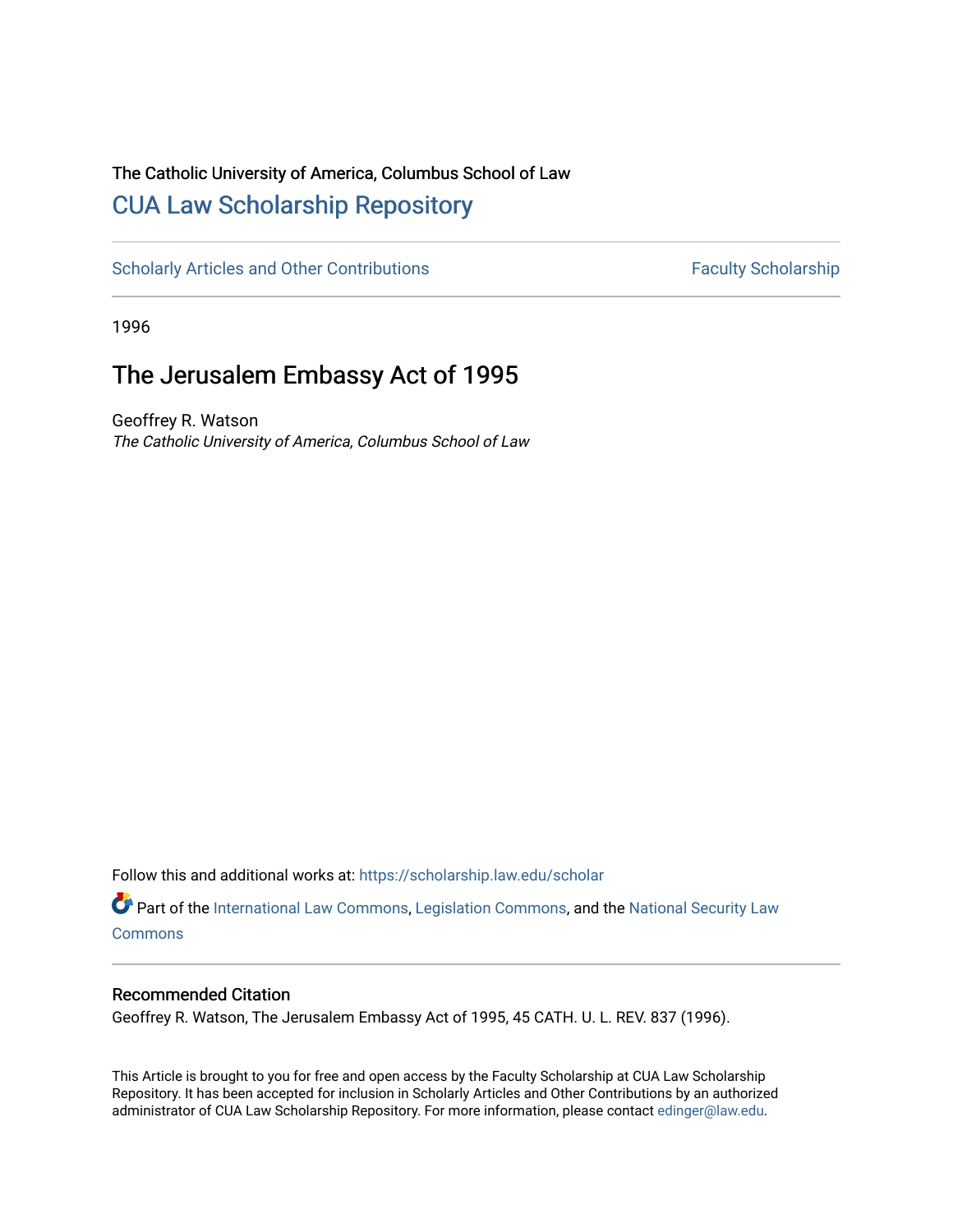### THE **JERUSALEM** EMBASSY **ACT** OF **1995**

#### *Geoffrey R. Watson \**

Congress has voted to move the U.S. Embassy in Israel from Tel Aviv to Jerusalem. On October 24, 1995-the day of the Conference on Jerusalem here at the Columbus School of Law of The Catholic University of America-Congress passed the Jerusalem Embassy Act of 1995.<sup>1</sup> The President took no action on the Act, allowing it to enter into force on November 8, 1995.<sup>2</sup> The Act states that a United States Embassy to Israel should be established in Jerusalem by May 31, 1999, and it provides for a fifty percent cut in the State Department's building budget if the Embassy is not opened by that time.<sup>3</sup> The Act permits the President to waive the budget cut for successive six-month periods if the President determines it is necessary to protect the "national security interests of the United States."<sup>4</sup>

In these pages and elsewhere, several contributors to this symposium have addressed the policy questions raised **by** the Act.5 I will focus on the Act's interpretation.

2. *See infra* notes 19-21 and accompanying text (describing the Administration's reasons for neither signing nor vetoing the Act). The Act became law ten days after the President received it, not counting Sundays. *See* U.S. CoNsT. art. I., § 7, cl. 2.

3. § 3, **109** Stat. at 399.

4. § 7(a), 109 Stat. at 400. The Act also requires the Secretary of State to report regularly on progress toward the establishment of an embassy in Jerusalem. *See §* 5, 109 Stat. at 399-400 (requiring a report to Congress within 30 days of enactment); *§* 6, 109 Stat. at 400 (requiring semiannual reports).

*5. See, e.g.,* Marshall J. Breger, *Jerusalem Gambit,* **NAT'L** REv., Oct. 23, 1995, at 41, 44 (arguing that the "symbolic question of where the embassy lies" may "obscure, or indeed work against," the goal of a united Jerusalem under Israeli sovereignty); Samuel W. Lewis, *Reflections on the Future of Jerusalem*, 45 CATH. U. L. REV. 695, 697 (1995) ("[T]he passage of this law, while offensive to many Arabs, created no real turbulence in the ongoing peace process with Syria and the Palestinians."); *cf.* Marshall J. Breger, *Jerusalem, Now and Then: The New Battle for Jerusalem,* MIDDLE **EAST Q.,** Dec. 1994, at 23, 34 (arguing

<sup>\*</sup> Visiting Associate Professor of Law, Columbus School of Law, The Catholic University of America, 1995-present; Assistant Professor of Law, Seattle University School of Law, 1991-95; Attorney-Adviser, Office of the Assistant Legal Adviser for Near Eastern and South Asian Affairs, U.S. Dept. of State, 1989-91. **1** would like to thank Bob Destro and Alice Kaswan for their helpful comments.

<sup>1.</sup> Pub. L. No. 104-45, 109 Stat. **398** (1995). *See* 141 **CONG.** REC. S15535 (daily ed. Oct. 24, 1995) (Senate vote); 141 *CONo.* REC. H10691 (daily ed. Oct. 24, **1995)** (House vote).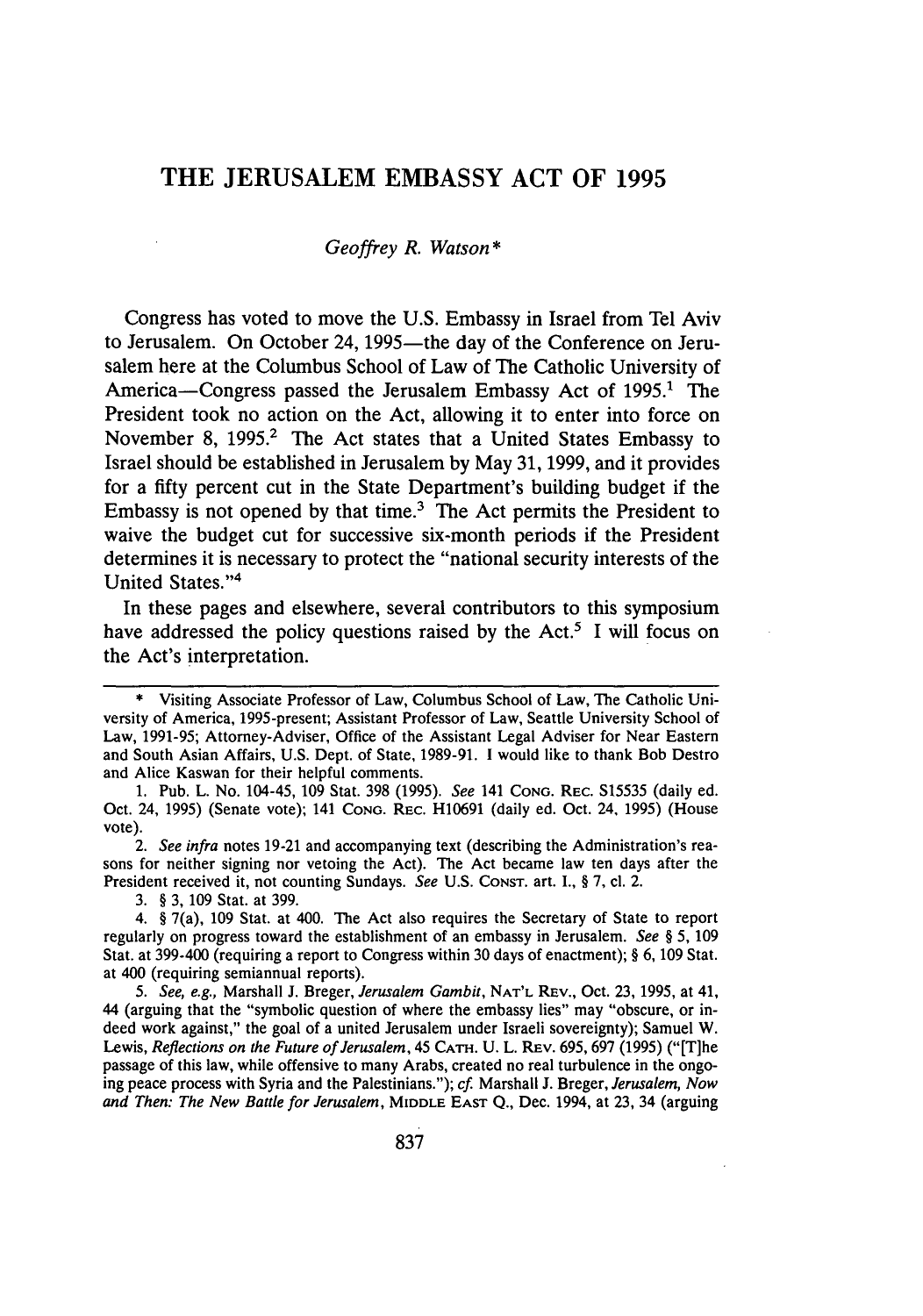**I.**

The United States recognized Israel immediately upon its independence in 1948, and shortly thereafter the United States opened its Embassy in Tel Aviv, then the seat of the Israeli government.<sup>6</sup> At that time, Israel had control of West Jerusalem, while Jordan had control of East Jerusalem. After the 1967 war, East Jerusalem came under Israeli control, as did the West Bank, Gaza, and the Golan Heights. Since then the United States, like most states, has taken the position that negotiations should determine the final status of Jerusalem.<sup>7</sup> Moreover, since 1967 every U.S. President, both Republican and Democrat, has asserted that the United States Embassy should remain in Tel Aviv pending the outcome of such negotiations. $\frac{8}{3}$  These administrations have argued that moving the Embassy to Jerusalem would antagonize needlessly the Arab states and the Palestinians, who argue that al-Quds is their capital.<sup>9</sup>

*6.* See Testimony of Lawrence S. Eagleburger, Under Secretary of State for Political Affairs, before the Sen. Comm. on Foreign Relations, Feb. 23, 1984 [hereinafter Testimony of Lawrence S. Eagleburger], excerpted *in* MARIAN NASH LEICH, OFFICE OF THE LEGAL ADVISER, DEPARTMENT OF STATE, PUB. No. 10120, 1 CUMULATIVE DIGEST OF UNITED STATES PRACTICE IN INTERNATIONAL LAW 1981-1988, at 483 (1993) [hereinafter 1 U.S. DIGEST 1981-1988] (noting that the United States was the first country to recognize Israel).

7. See, e.g., U.S. Middle East Policy: Hearing before the Sen. Comm. on For. Rel., 96th Cong., 2d Sess. 8 (1990) (statement of Secretary Vance) ("[T]he final status of the city must be settled in the context of negotiations for a final peace."), *excerpted in* MARIAN NASH LEICH, **OFFICE** OF **THE** LEGAL ADVISER, DEPARTMENT OF **STATE,** PUB. No. 9610, **DIGEST** OF UNITED STATES PRACTICE IN INTERNATIONAL LAW 1980, at 103 (1986); 1 *U.S. Digest* 1981-1988, *supra* note 6, at 478 ("Following the Arab-Israeli 'Six-Day War' of June 1967, the position of the United States was and continues to the present time to be that the final status of Jerusalem should be determined through negotiations **.... ");** ELEANOR C. MC-DOWELL, OFFICE OF **THE LEGAL** ADVISER, DEPARTMENT OF **STATE, PUB.** No. 8908, DI-GEST OF **UNITED** STATES PRACTICE IN INTERNATIONAL LAW 1976, at 634 (1977) (restating the U.S. view that "unilateral attempts to predetermine [Jerusalem's] future have no standing").

*8. See, e.g.,* 1 U.S. **DIGEST** 1981-1988, *supra* note 6, at 479 ("Like its predecessors, the administration of President Ronald Reagan held **...** that the U.S. Embassy should remain in Tel Aviv pending a negotiated resolution of Jerusalem's status."); Letter from Warren Christopher, Secretary of State, to Robert Dole, Senate Majority Leader (June 20, 1995), *reprinted in* 141 **CONG.** REC. S15469 (daily ed. Oct. 23, 1995) (arguing against moving the Embassy); *see also* Testimony of Lawrence S. Eagleburger, *supra* note 6, *excerpted in 1* **U.S. DIGEST** 1981-1988, *supra* note 6, at 484-85 (arguing against proposals to move the United States Embassy to Jerusalem).

9. See Palestine National Council, Declaration of Independence, Nov. 15, 1988, U.N. GAOR, 43d Sess., Annex III, Agenda Item 37, at 13, U.N. Doc. A/43/827:S/20278 (1988); *see also* John Quigley, *Sovereignty in Jerusalem,* 45 CATH. U. L. REV. 765,780 (1996) ("Palestine has a valid claim to Jerusalem.").

that Washington should "jettison[] its outdated position that the sovereignty of Jerusalem is on the negotiating table"). Professor Breger has also addressed the constitutionality of **S.** 770, the forerunner to the Jerusalem Embassy Act. See Breger, Jerusalem Gambit, supra, at 43 (arguing that S. 770 was unconstitutional).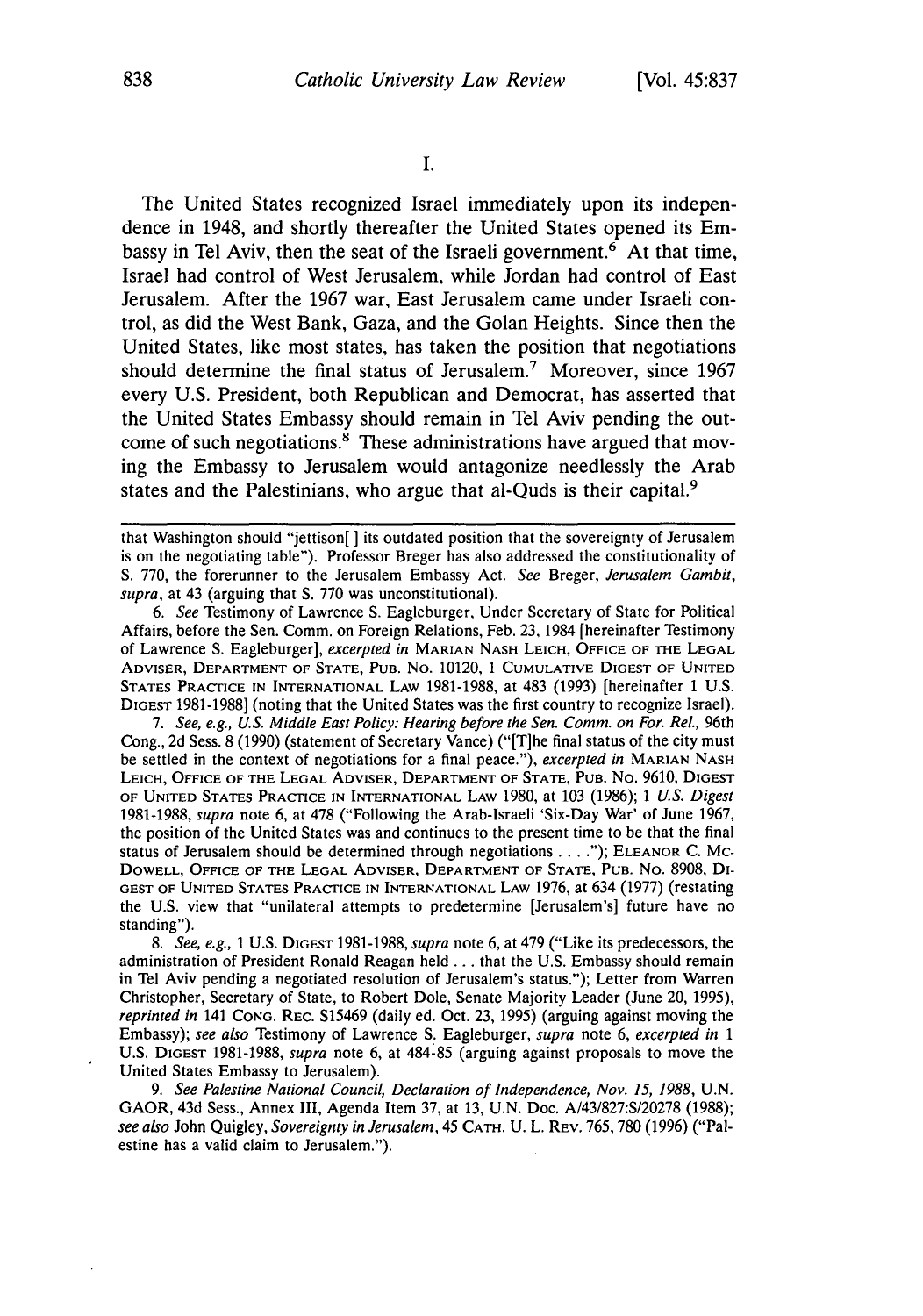Congress, on the other hand, has repeatedly expressed its view that the United States Embassy to Israel should be moved from Tel Aviv to Jerusalem.<sup>10</sup> Congressional supporters of the move argue that Jerusalem is the capital of Israel, and that the U.S.'s refusal to maintain an embassy in Jerusalem undermines America's support for Israel. They point out that Israel is one of the few countries in the world in which the United States does not maintain its embassy in the host state's capital.<sup>11</sup> They dismiss

11. Supporters of the Act sometimes say there are *no* other cases in which a United States Embassy is not located in the host's capital city. *See, e.g.,* Letter from 93 United States Senators to Warren Christopher, Secretary of State (Mar. 20, 1995), *reprinted in* 141 CONG. REC. S15476 (daily ed. Oct. 23, 1995) ("Israel is the only nation in which our embassy is not located in the functioning capital."). In fact, there are several other cases in which the United States maintains an embassy in a place other than the capital city. The United States Embassy to Belize is in Belize City, not in the capital city of Belmopan. The American Embassy to Benin is in Cotonou, not the capital city of Porto-Novo. The United States Embassy to Cote d'Ivoire is in Abidjan, not the capital, Yamoussoukro. The United States Embassy to Micronesia is in Kolonia, not the capital Palikir. *Compare* United States Department of State, Country List Organized by Geographic Area/Bureau (avail. at gopher://dosfan.lib.uic.edu:70/OF-1 %3A6979%3Algeolist.txt) (listing embassy locations) with United States Department of State, Office of the Geographer, Independent States in the World (avail. at gopher://dosfan.lib.uic.edu:70/OFl%3A7916%3A96/02/16%20 Independent) (listing capitals). See generally 1 COUNTRIES OF THE WORLD 157 (Brian Rajewski ed., 1996) (providing information on capitals of Belize and Benin); *id.* at 163 (Cote d'Ivoire); *id.* at 181 (Micronesia).

In many (perhaps most) cases, the situation appears to be temporary. For example, Nigeria moved its capital recently to Abuja, in the north part of that country, but the United States Embassy to Nigeria is still in Lagos. A branch office of the American Embassy has been opened in the new capital. *See id.* at 183-84.

In a few cases, location of an embassy is a matter of choosing between different seats of government, so it is not possible to locate the embassy in one "capital" city. For example, the United States maintains its Embassy to Bolivia in La Paz, the executive capital, not in Sucre, the legislative and judicial capital. *See id.* at 157. Similarly, the United States Embassy to the Netherlands is in the Hague, the seat of government, rather than Amsterdam. *See id.* at 182. Furthermore, the United States Embassy to South Africa shuttles between Pretoria and Cape Town, because the South African government itself changes seats depending on the season. *See id.* at 191.

Of course, there are a number of countries in which the United States maintains no embassy at all, even though it does maintain diplomatic relations with them. Indeed, even the lack of diplomatic relations does not necessarily imply nonrecognition. *See* RESTATEmrN (THIRD) OF **THE FoRIIN** RELATIONS LAW OF THE UNITED **STATES** § 203 cmt. d [hereinafter **RESTATEMENT]** (stating that "one government may recognize another yet refrain from assuming diplomatic relations with it") (citing U.S.-Cuba relations).

<sup>10.</sup> *See, e.g.,* Pub. L. No. 100-459, § 305(A), 102 Stat. 2186, 2208 (1988) (providing that each new diplomatic facility in Israel, Jerusalem, or the West Bank must "equally preserve[ ] the ability of the United States to locate its Ambassador or its Consul General at that site, consistent with United States policy"). As to State Department implementation of this law. see **1** U.S. **DIGEST** 1981-1988, *supra* note 6, at 485-86. Examples of bills calling on the President to move the Embassy include H.R. Con. Res. 281, 103d Cong., 2d Sess. (Aug. 11, 1994); **S.** 2508, 100th Cong., 2d Sess. (June 13, 1988); H.R. Con. Res. 78, 99th Cong., 1st Sess. (Mar. 6, 1985).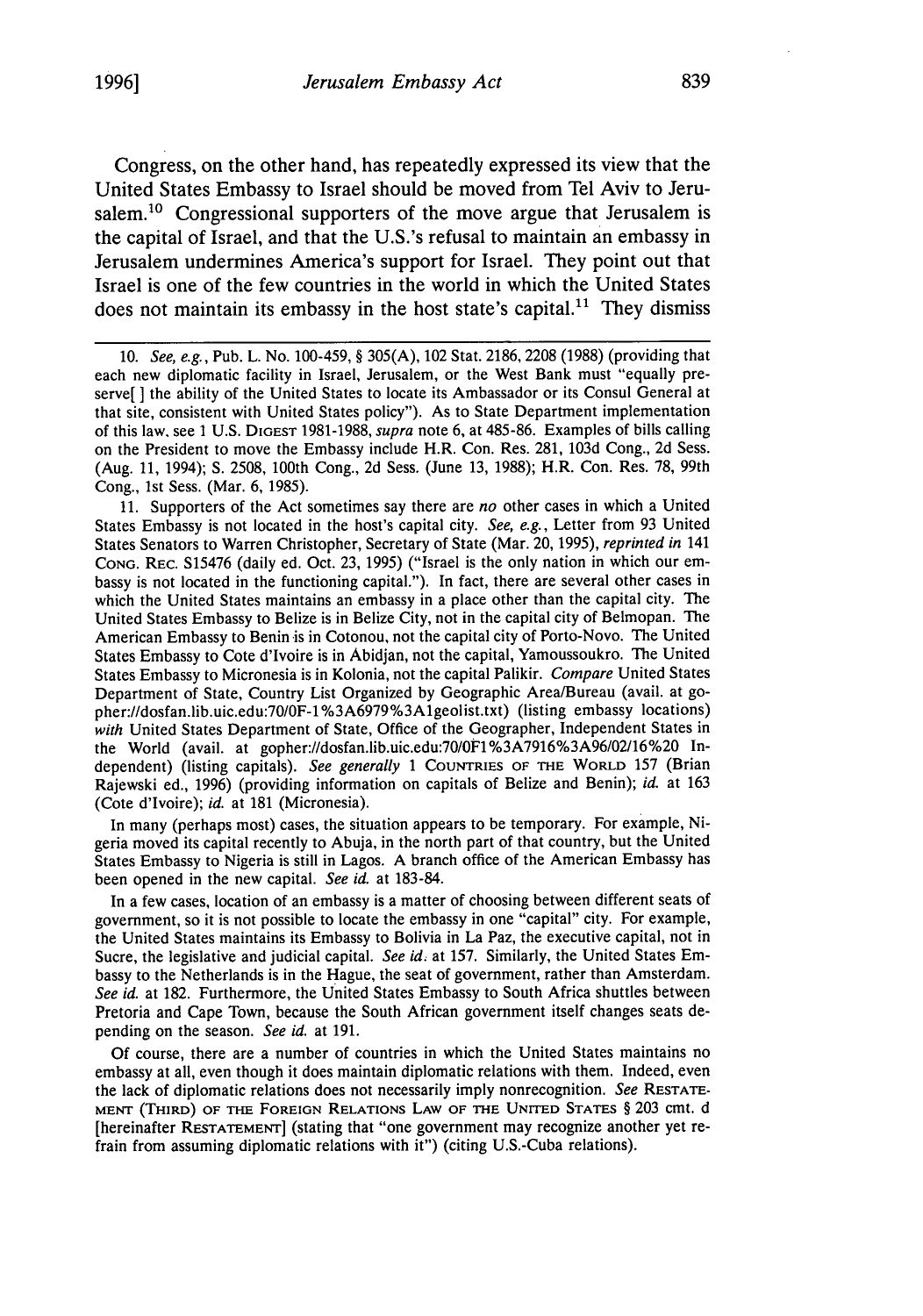suggestions that moving the Embassy would damage the peace process, arguing that no one can realistically expect Israel to move its capital away from Jerusalem, and that pretending otherwise unnecessarily raises Palestinian hopes to the contrary.<sup>12</sup> In any event, they add, the Embassy can be located in West Jerusalem, where Israel's claim to sovereignty is less controversial.<sup>13</sup> The Jerusalem Embassy Act of 1995, then, is just the latest shot in a longstanding battle between the legislative and the executive branches over the location of the United States Embassy to Israel.

The Act's immediate precursor was **S.** 770, which Senator Kyl introduced in May, 1995.<sup>14</sup> That bill was different from the final Act in two ways: it mandated the commencement of construction of a Jerusalem Embassy in 1996, and it contained no provision for a presidential waiver of the bill's mandate. The Clinton Administration opposed the bill on policy and constitutional grounds.15 S. 770 had sixty-two co-sponsors in the Senate, not quite enough to override a presidential veto. Accordingly, Senator Dole introduced a new bill, S. 1322, that eliminated the requirement that construction begin in 1996.<sup>16</sup> Thereafter, Dole and his co-sponsors reluctantly added the presidential waiver provision in order to allay concerns about the bill's constitutionality, and to preserve some presidential flexibility as a policy matter.<sup>17</sup> In this form, overwhelming majorities in both Houses adopted the bill.<sup>18</sup>

12. *See, e.g.,* 141 **CONG.** REc. S15476 (daily ed. Oct. 23, 1995) (remarks of Sen. D'Amato) ("Further delay in moving the U.S. Embassy to Jerusalem will only embolden the Palestinians who believe that they have a justified claim to the city.").

13. *See, e.g.,* 141 **CONG.** REC. S15483 (daily ed. Oct. 23, 1995) (remarks of Sen. Boxer) (asserting that "our Embassy will be located within the pre-1967 West Jerusalem border, not in the more controversial eastern section").

14. **S.** 770, 104th Cong., 1st Sess. (May 10, 1995).

15. *See* Letter from Warren Christopher, Secretary of State, to Robert Dole, Senate Majority Leader (June 20, 1995), *reprinted in* 141 **CONG.** REc. S15469 (daily ed. Oct. 23, 1995) (arguing against **S.** 770 on policy and constitutional grounds); *see also* Memorandum from Walter Dellinger, Assistant Attorney General, to Abner J. Mikva, Counsel to the President (May **16,** 1995) [hereinafter OLC Memorandum], *reprinted in* 141 **CONG.** REC. S15468 (daily ed. Oct. 23, 1995) (arguing that the bill is unconstitutional).

16. *See* 141 CONG. REc. S15166 (daily ed. Oct. 13, 1995) (introduction of **S.** 1322); *id.* S15176-79 (daily ed. Oct. 13, 1995) (remarks of Sen. Dole) (comparing **S.** 1322 to **S.** 770).

17. *See* 141 **CONG.** REc. S15467-68 (daily ed. Oct. 23, 1995) (remarks of Sen. Feinstein) (describing negotiations on the bill); 141 **CONG.** REc. S15521 (daily ed. Oct. 24,1995) (remarks of Sen. Feinstein) (describing efforts to reach a compromise).

18. *See* 141 **CONG.** REC. S15535 (daily ed. Oct. 24, 1995) (93-5 in the Senate, with one not voting); 141 **CONG.** REc. H10691 (daily ed. Oct. 24, 1995) (374-37 in the House, with 5 voting "present" and 17 not voting).

The sponsors of the bill were also anxious to speed its passage through Congress before Prime Minister Rabin arrived at the Capitol Rotunda for a ceremony honoring the 3,000-

The State Department sources cited above can also be found through its Web site, http:// dosfan.lib.uic.edu/index.html.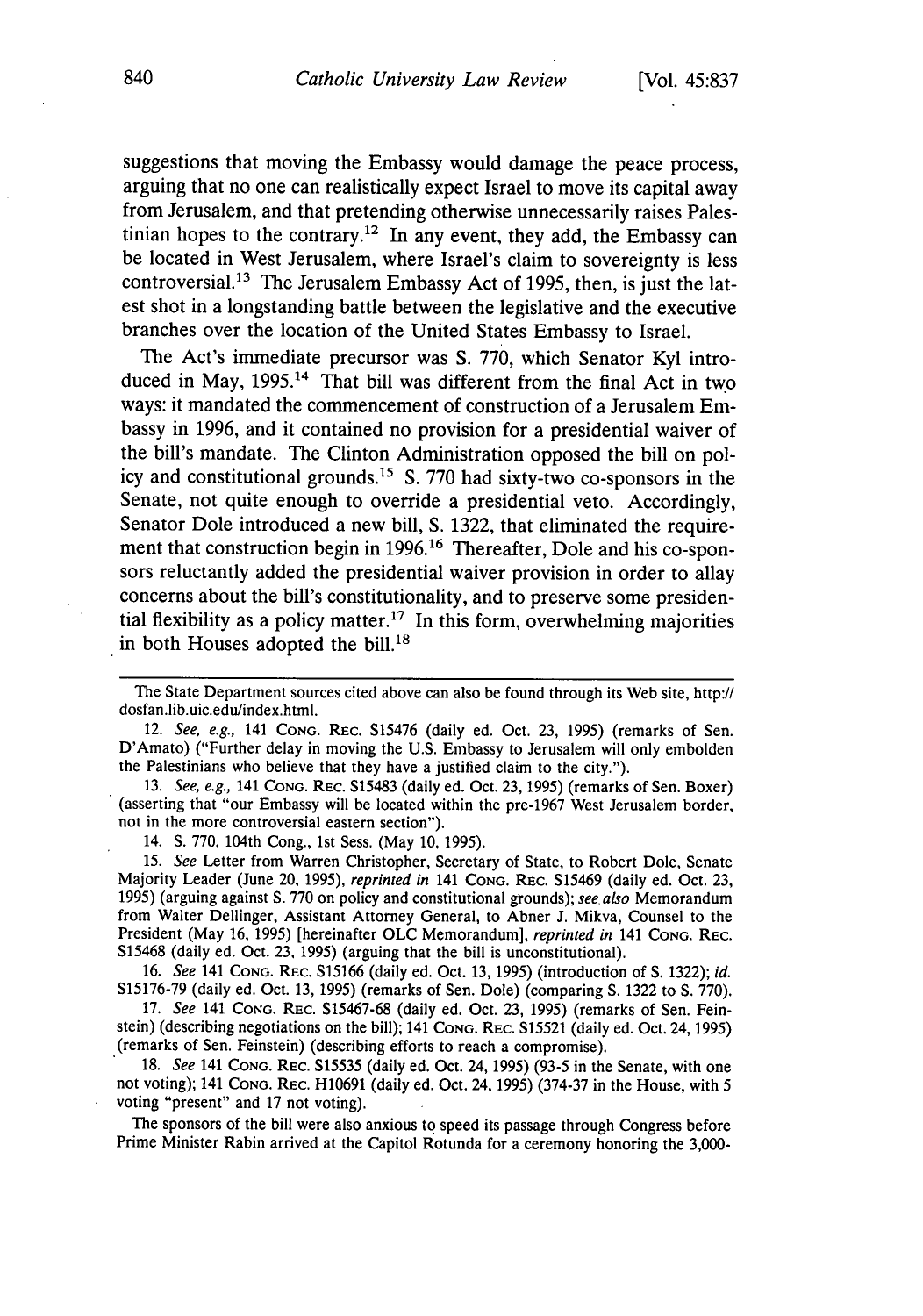That same day the White House announced that the President would neither sign nor veto the bill, allowing it to go into effect by default.<sup>19</sup> Press Secretary Mike McCurry 'eleased a statement reiterating the President's opposition to the legislation. The statement acknowledged the near-unanimous vote in the Congress and concluded that a veto "would only prolong a divisive debate and risk further damage to the peace process." $^{20}$  It added:

The President will not, however, sign this legislation. To do so would be inconsistent with his pledge to take no action which would undermine a peace process that shows so much promise of creating a better future for Israel and its neighbors. Therefore, when the bills passed this week become law, the President will use their waiver provisions to prevent the legislation from adversely affecting the Middle East peace process.<sup>21</sup>

Unlike some of the Administration's earlier statements on the bill, Mc-Curry's statement did not charge directly that the Act was unconstitutional.

Since then the Clinton Administration has filed two reports with Congress, as the Act requires.<sup>22</sup> The first report, dated December 8, 1995, set forth various options for the establishment of an embassy, ranging from constructing a new building to leasing an existing one.<sup>23</sup> The second report, dated March 1, 1996, elaborated on possible time-lines for opening an embassy. But it added that the President "would take no action which would undermine the peace process. Thus, as we consider how best to respond to the provisions of the Act, we should do so in a way that avoids

19. *See Statement by the Press Secretary on Israeli Embassy Bill,* 1995 WL 622772 (WHITE HoUSE), Oct. 24, 1995. The Constitution provides that when the Congress is in session, a bill becomes law if it is not acted on by the President within ten days of its presentation to the President. *See* U.S. CONST. art. I., § 7, cl. 2.

20. *Statement of the Press Secretary, supra* note 19, at **\*1.**

21. *Id.*

22. *See* Pub. L. No. 104-45, § **5,** 109 Stat. 398, 399-400 (1995) (requiring a report within 30 days of enactment); *id.* § **6,** 109 Stat. at 400 (requiring semiannual reports).

23. *See* Report Pursuant to Section 5 of Public Law 104-45, attached to Letter from Wendy R. Sherman, Assistant Secretary for Legislative Affairs, to Newt Gingrich, Speaker of the House (Dec. 8, 1995).

year anniversary of Jerusalem. *See* 141 **CONG.** REc. H10685 (daily ed. Oct. 24, 1995) (remarks of Rep. Gephardt) (stating "I can't think of a better anniversary gift" than to acknowledge Jerusalem as Israel's capital); *id.* H10687 (remarks of Rep. Engel) (citing the anniversary). Several House members complained that no hearings had been held on the bill. *See, e.g.,* 141 **CONG.** REc. H10682 (daily ed. Oct. 24, 1995) (remarks of Rep. Hamilton); *id.* H10687 (remarks of Rep. Engel) (supporting the bill but complaining about the absence of hearings or a markup session).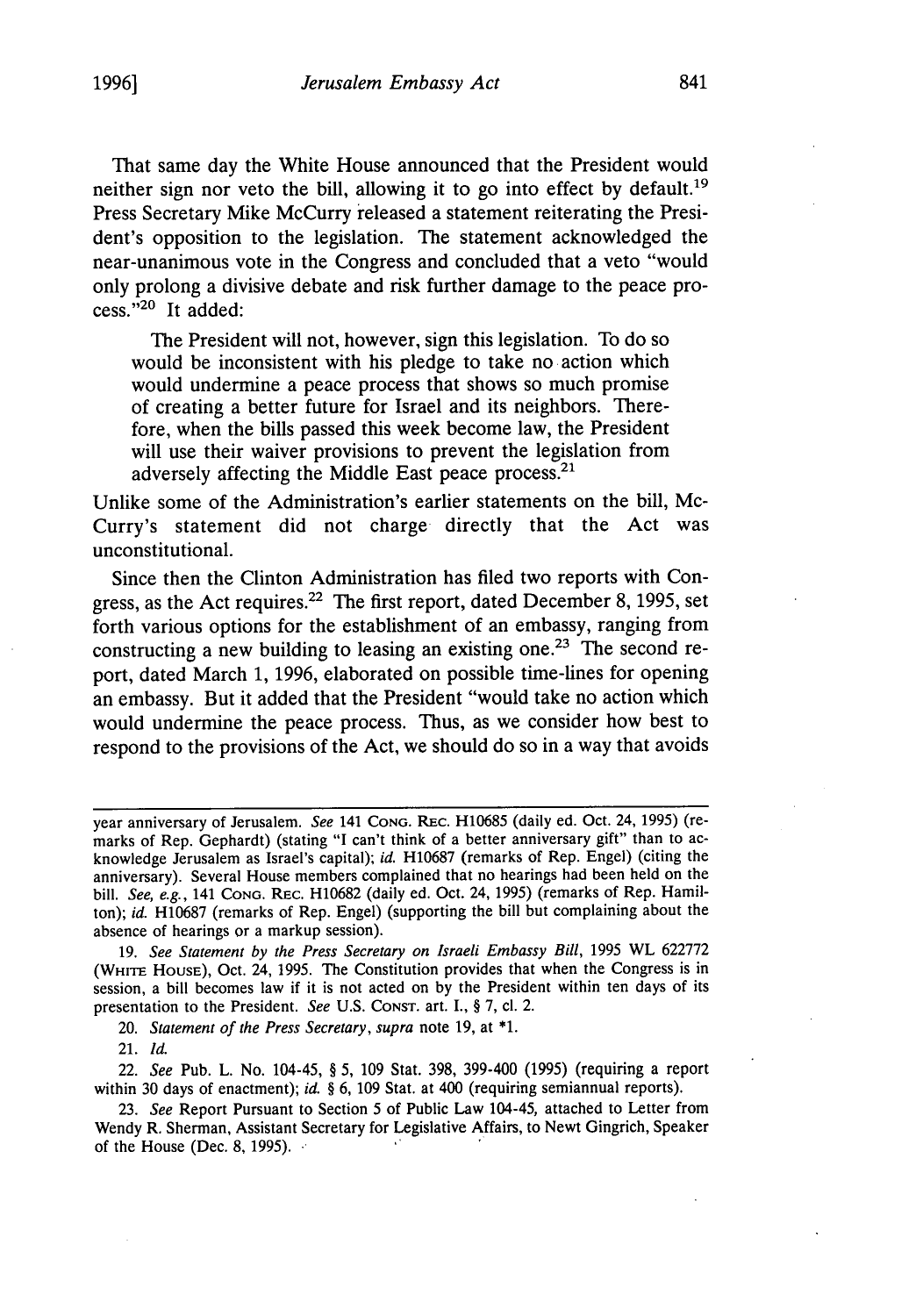damage to the peace process. $24$  Neither report made any explicit reference to the Act's constitutionality.

II.

The waiver authority in the Act raises two questions of interpretation. First, is there any limit to the number of successive waivers a President may invoke? A few congressional proponents of the Act have suggested that some such limit exists.<sup>25</sup> Second, how broad is the President's discretion to invoke the waiver? The Administration's recent statements, particularly McCurry's statement, imply that the President has broad discretion to invoke the waiver. During floor debate on the bill, however, many supporters of the legislation suggested otherwise.<sup>26</sup> These interpretive questions are, of course, related to the question of the Act's constitutionality. Where possible, statutes are construed consistently with the Constitution.27 But interpretation of the Act begins with its text.

The first interpretive question, relating to successive waivers, is answered readily by the plain language of the waiver provision. Section  $7(a)(2)$  provides for additional suspensions "at the end of any period" during which a suspension is already in effect.<sup>28</sup> This provision must mean that the President can issue an indefinite string of six-month waivers. It states quite plainly that the President may tack a new waiver period at the end of "any" existing period in which a waiver is in effect.

In a colloquy on the Senate floor, Senators Dole and Kyl tried to suggest otherwise. Senator Kyl asked whether the intent of the drafters was to give the President the "right to invoke the waiver in perpetuity?" $29$ Senator Dole replied: "The waiver authority should not be interpreted to mean that the President may infinitely push off the establishment of the American Embassy in Jerusalem."<sup>30</sup> But Dole undermined his own posi-

29. 141 **CONG.** REC. S15532 (daily ed. Oct. 24, 1995) (remarks of Sen. Kyl).

30. *Id.* (remarks of Sen. Dole). Earlier, when speculating about the possibility of ad- \*ding waiver language to the bill, Senator Kyl also stressed that it would be a "temporary waiver only." 141 **CONG.** REC. S15470 (daily ed. Oct. 23, 1995) (remarks of Sen. Kyl). Senator Kyl stated: "We are not talking about the ability of the President to simply continue year after year after year" to waive the Act. *Id.; see also* 141 **CONG.** REc. H10681 (daily ed. Oct. 24, 1995) (remarks of Rep. Gilman) ("Congress does not intend for the

<sup>24.</sup> *See* Report Pursuant to Section 6 of Public Law 104-45, at 4, attached to Letter from Wendy R. Sherman, Assistant Secretary for Legislative Affairs, to Newt Gingrich, Speaker of the House (Mar. 1, 1996).

<sup>25.</sup> *See infra* notes 29-30 and accompanying text.

<sup>26.</sup> *See infra* notes 33-35 and accompanying text.

<sup>27.</sup> *See* United States v. Delaware & Hudson Co., 213 U.S. 366, 407 (1909) (asserting that courts have a "duty to adopt that construction which will save the statute from constitutional infirmity").

<sup>28.</sup> Pub. L. No. 104-45, § 7(a)(2), 109 Stat. 398, 400 (1995).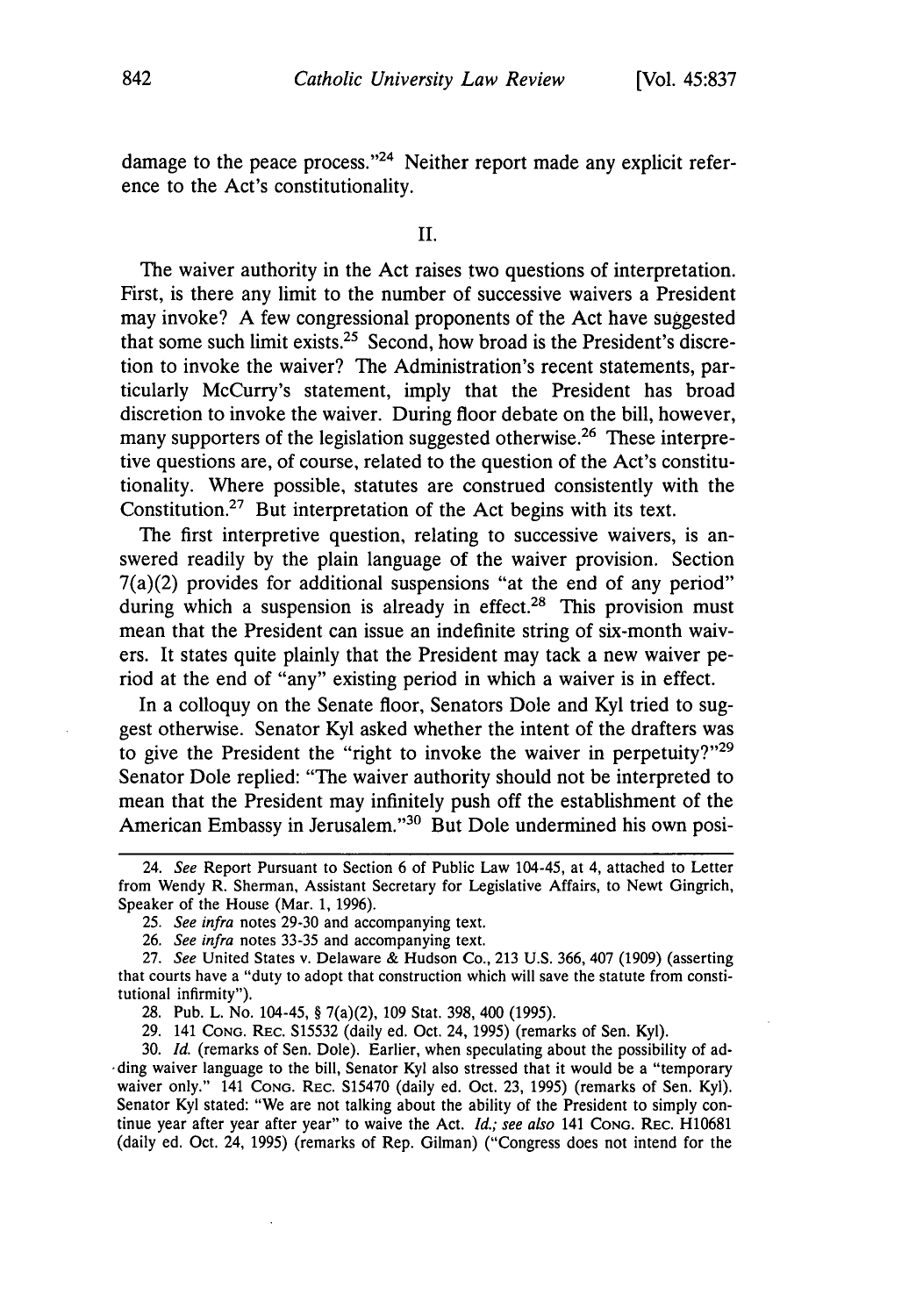tion by adding: "If a waiver were to be repeatedly and routinely exercised by a President, I would expect Congress to act by removing the waiver authority." $31$  This statement implies that the Act does not prevent the President from waiving the Act in perpetuity-that a further act of Congress would be required to prevent the President from doing so. In any event, insofar as the colloquy contradicts the plain language of the statute, the latter must prevail. The President can link together an infinite series of waivers.

The second interpretive question is more difficult. Does the Act permit the President to waive its provisions for any reason, or is presidential discretion constrained? Furthermore, if it is constrained, to what extent? Section 7(a) of the Act provides that the President "may suspend" the fifty percent cut in the State Department's building budget for a period of six months if "necessary to protect the national security interests of the United States."32 By its terms, of course, the provision does constrain the President: the President must base the waiver on America's "national security interests." Still, the Administration's statements about the Act imply that the President will be free to invoke the waiver because potential damage to the peace process always threatens United States national security interests. If it follows the practice of prior administrations, the Clinton Administration will take the position that it has unfettered discretion to determine whether moving the Embassy jeopardizes American national security interests.

Again, Senators Dole and Kyl sought to make legislative history to narrow the President's discretion. Senator Dole opined that the President cannot invoke the waiver "simply because he thinks it would be better not to move our Embassy to Jerusalem or simply because he thinks it would be better to move it at a later time."<sup>33</sup> Dole added that the phrase "national security interests" is "much narrower" than the term "national interest." "No President should or could make a decision to exercise this waiver lightly."<sup>34</sup> Other legislators echoed the view that the waiver authority should be construed narrowly.35 Conversely, at least one or two

President to utilize this waiver indefinitely . . . ."); *cf.* 141 Cong. Rec. H10685 (daily ed. Oct. 24, 1995) (remarks of Rep. Saxton) (asserting that the waiver authority "says to the President, if you need a *temporary* delay, we grant a waiver") (emphasis added).

31. 141 **CONG.** Rac. S15532 (daily ed. Oct. 24, 1995) (remarks of Sen. Dole).

32. § 7(a)(1), 109 Stat. at 400.

33. 141 **CONG. REC.** S15531 (daily ed. Oct. 24, 1995) (remarks of Sen. Dole).

34. *Id.* It remains to be seen how Senator Dole will interpret the Act if he becomes President Dole.

*35. See, e.g.,* 141 CONG. REc. S15521 (daily ed. Oct. 24, 1995) (remarks of Sen. Feinstein) (asserting that the "national security interests" test is a "tough but fair standard" and suggesting that it might be met. "if a successful conclusion to the Middle East peace process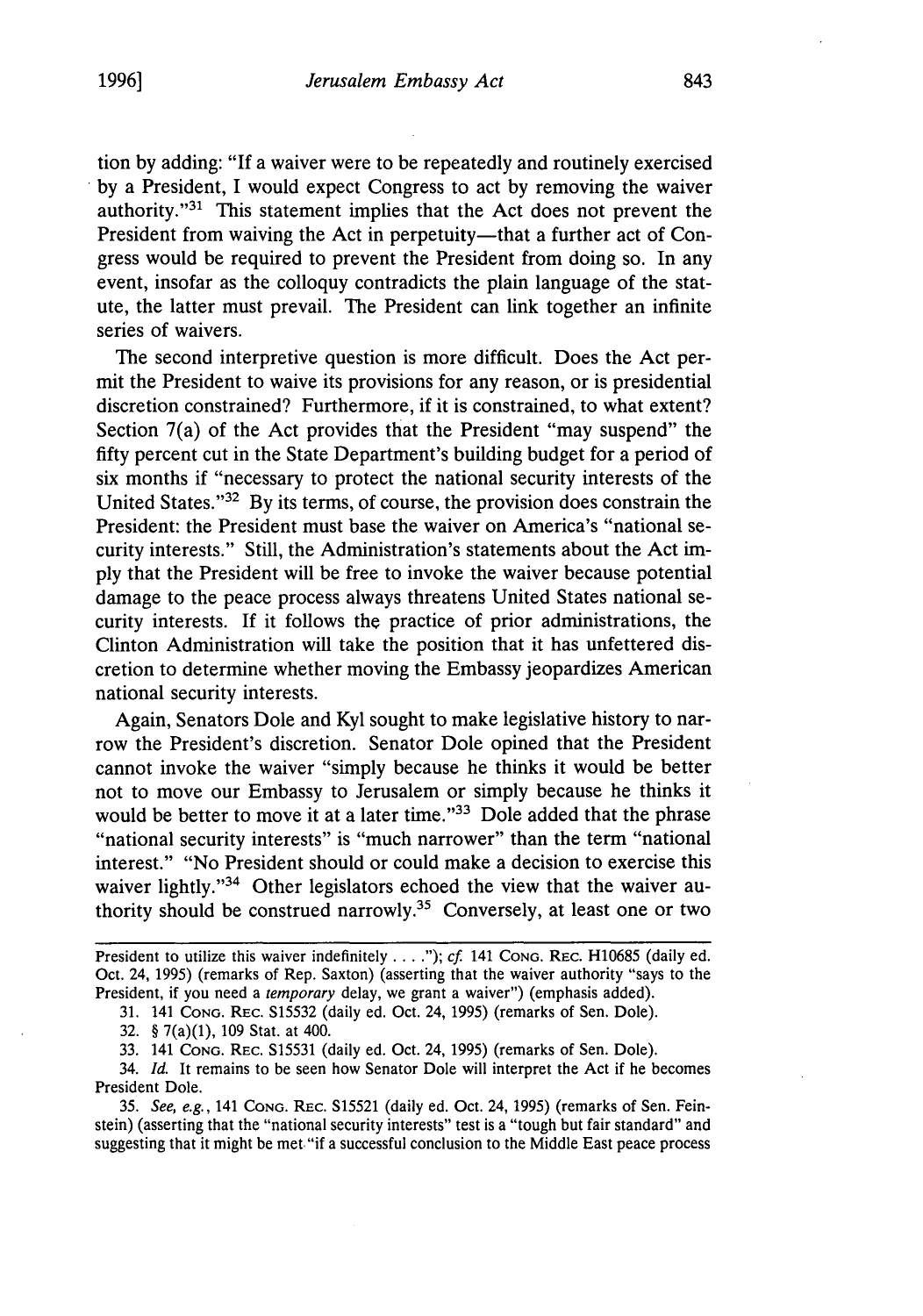legislators seemed to believe that the waiver provision permits the President to waive the Act's provisions in a fairly free manner.<sup>36</sup>

The use of the term "national security interests" in other statutes may support the conclusion that the President has broad discretion to interpret the waiver provisions of the Jerusalem Embassy Act. Over the years, the executive branch has abided grudgingly by a whole panoply of statutes requiring certain actions unless the President certifies that the action is not in the country's "vital national interests" or "national security interests. $37$  The statutes regulating international narcotics trafficking, for example, require the President to certify that certain foreign states are cooperating on the war on drugs as a condition of their continued receipt of foreign aid, but the law permits the President to permit continued aid to a decertified country if the President determines it to be in the country's "vital national interests."<sup>38</sup> In practice, the President has enjoyed discretion to determine those "vital national interests"-arguably a higher standard than the "national security interests" the President must cite to waive the Jerusalem Embassy Act.<sup>39</sup> Similarly, statutes on human

could be imperiled by the implementation of this act"); id. S15523 (remarks of Sen. Robb) (asserting that a waiver is permissible if the act would have "dire consequences on the peace process"); id. S15532 (remarks of Sen. Lautenberg) (asserting that the waiver provision gives an administration a "limited amount of flexibility").

Even some opponents of the legislation thought the waiver authority restricted the President's discretion to waive the Act. *See,* e.g., 141 **CONG.** REc. H10686 (daily ed. Oct. 24, 1995) (remarks of Rep. Rahall) (asserting that the waiver authority "does not necessarily mean that the President may consider a breakdown of ongoing peace talks in the Middle East, or a breakdown of relations between Israel and the PLO, as being 'in the national security interests' "); *cf. id.* at S15526 (remarks of Sen. Chafee) (maintaining "there is still no guarantee that the Embassy move could be waived if the peace process is halted").

36. *See* id. at S15523 (remarks of Sen. Cohen) (describing waiver provision as "broad waiver authority"); *cf. id.* at S15534 (remarks of Sen. Daschle) ("Definitely, the whole concept of a peace process is in our national security interest."); *id.* (asserting that the waiver provision "will provide the President the flexibility to ensure that the peace process can move forward").

37. *See generally* Jeffrey A. Meyer, Comment, *Congressional Control of Foreign Assistance,* 13 YALE **J.** INT'L L. 69 (1988) (surveying and critiquing certification laws).

**38.** Anti-Drug Abuse Act of 1986, Pub. L. No. 99-570, § 2005(a)(2)(A), 100 Stat. 3207, 3207-62.

39. **Cf.** Meyer, *supra* note **37,** at 74 (describing past practice of Presidents in interpreting waiver provisions). According to Meyer,

Almost all of the early restrictions on foreign assistance allowed the President an unlimited power of waiver. Typically, the President could make a finding that a restriction did not serve "national security interests" and waive it without informing Congress or explaining his rationale. Where Congress did not allow a waiver, the President could still evade the effect of congressional restrictions because of their definitional vagueness. The President was not required to consult with Congress or refer to any objective standard in complying with such definitional limits.

*Id.* (footnotes omitted).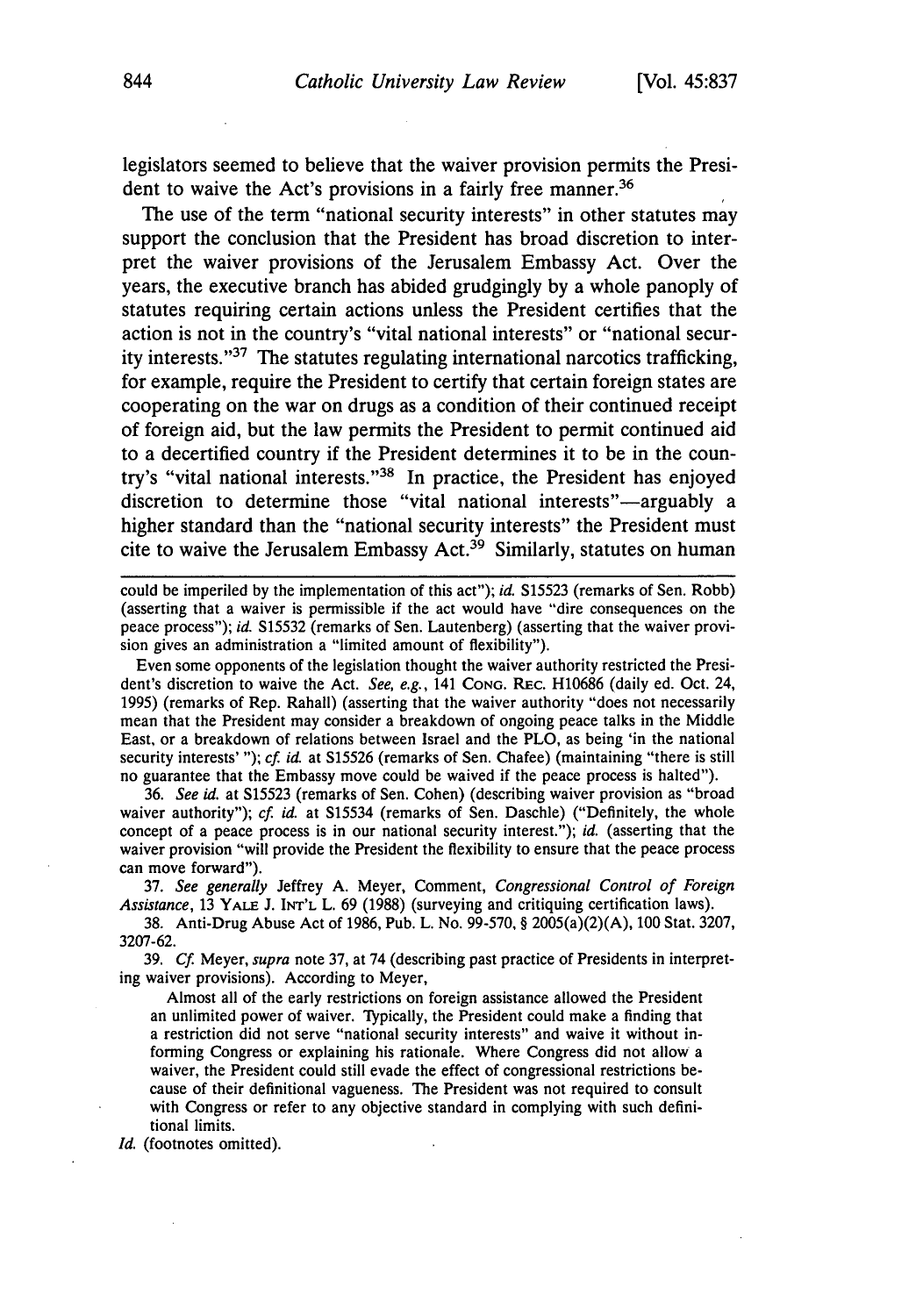rights supposedly condition foreign assistance on human rights considerations, subject to presidential waivers.<sup>40</sup> Again, Presidents have asserted broad discretion to interpret these statutes. Presidents have been reluctant to find, for example, that any state engaged in a "consistent pattern of gross violations of internationally recognized human rights<sup> $14$ -a stat-</sup> utory finding that would curtail foreign assistance to the state in question-even though many states would seem to qualify.<sup>42</sup> If past practice is any guide, the President will enjoy discretion to interpret whether moving the United States Embassy to Jerusalem implicates "national security interests."

In principle, the scope of the waiver authority also should be construed in light of international law. Statutes are presumed to be consistent with treaty obligations unless they "clearly and unequivocally" evince intent to the contrary.43 In this case, however, international law probably does not demand any particular reading for at least two reasons. First, international law does not regulate which branch of government dictates the placement of its embassies. It speaks only of mutual consent of the "states" involved.44 Second, whatever the status of Jerusalem under **in**ternational law, the Embassy Act evinces a "clear and unequivocal" intent to recognize Jerusalem as the undivided capital of Israel and to move the United States Embassy there. It appears, then, that international law does not mandate a broad or narrow reading of the Act's waiver provision.

44. *Cf.* Vienna Convention on Diplomatic Relations, Apr. 18, 1961, art. 2, 23 U.S.T. 3227, 500 U.N.T.S. 95 ("The establishment of diplomatic relations between States, and of permanent diplomatic missions, takes place by mutual consent.").

More recent waiver provisions have sought to limit the President's discretion by imposing numerical standards, reporting and consulting requirements, shortened authorization periods, and even "shadow fact-finding." *See id.* at 83-85. But the President still has the "executive" authority to interpret the law. *See* Bowsher v. Synar, 478 U.S. 714, 733 (1986) ("[i]nterpreting a law enacted by Congress to implement the legislative mandate is the very essence of 'execution' of the law.").

<sup>40.</sup> *Cf.* Foreign Assistance Act of 1974, § 502B, 88 Stat. 1795, 1815 (codified at 22 U.S.C. § 2304(a)(2) (1994)) (allowing such assistance if the President certifies that "extraordinary circumstances" exist); 22 U.S.C. § 2151n(a) (1994) (allowing an administration to waive a ban on aid to human rights violators if it will "directly benefit the needy people in such country").

<sup>41. § 502</sup>B, 88 Stat. at 1815 (codified at 22 U.S.C. § 2304(a)(2) (1994)).

<sup>42.</sup> *See* David Carleton & Michael Stohl, *The Foreign Policy of Human Rights: Rhetoric and Reality from Jimmy Carter to Ronald Reagan,* 7 HUM. RTs. Q. 205, 211-27 (1985) (finding little correlation between the provision of U.S. foreign assistance and acceptable human rights practices); Stephen B. Cohen, *Conditioning U.S. Security Assistance on Human Rights Practices,* 76 AM. J. **INT'L** L. 246, 256-74 (1982) (critiquing the executive branch's reluctance to find that states qualify under § 502B).

<sup>43.</sup> *See* United States v. Palestine Liberation Organization, 695 F. Supp. 1456, 1465 (S.D.N.Y. 1988).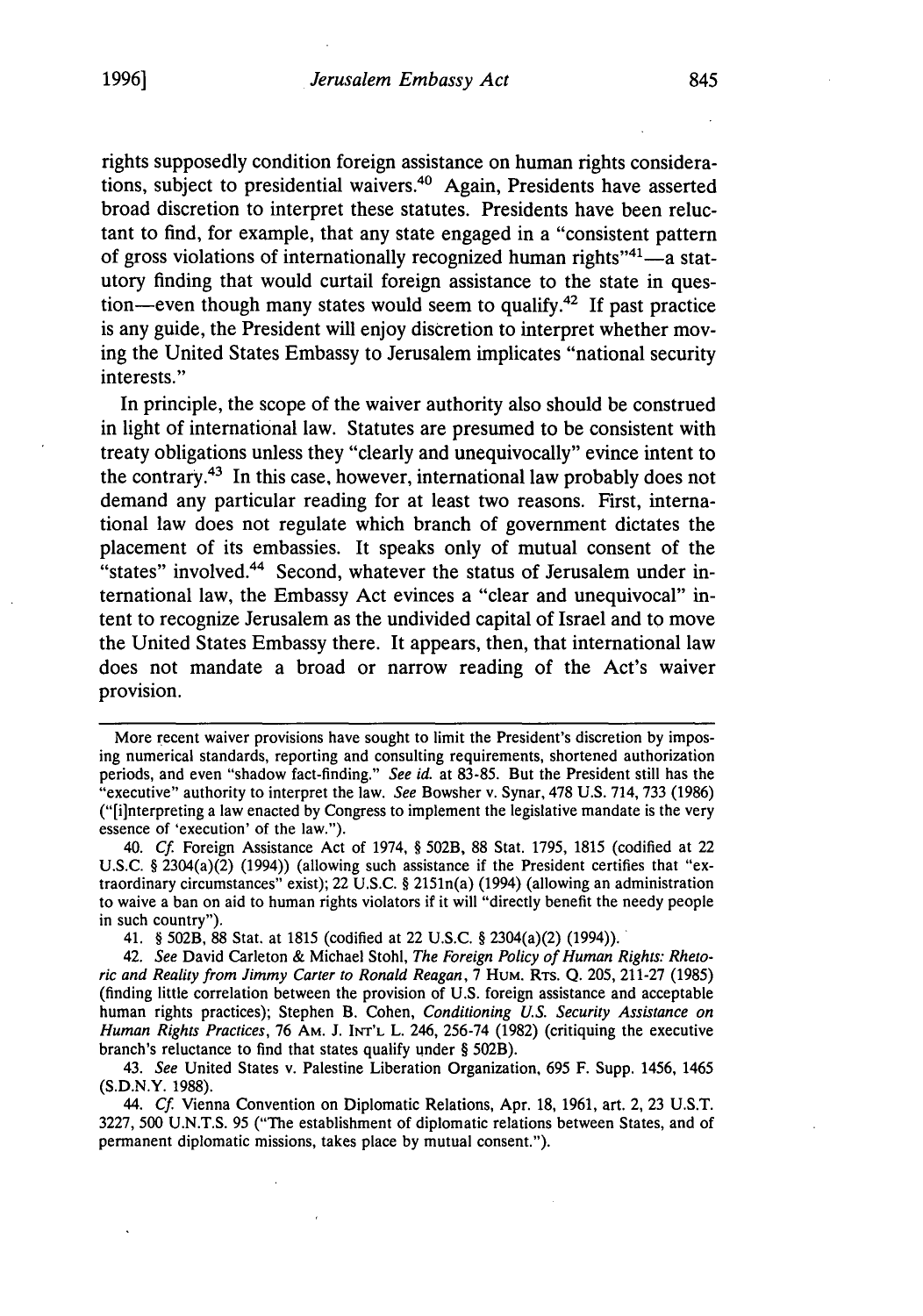The United States Constitution, however, probably does require a broad reading of the waiver provision. Statutes must be construed to avoid constitutional infirmity, and a narrow construction of the waiver provision could constrain the President's powers in foreign affairs impermissibly. The Constitution vests the President with "executive power," the power to receive ambassadors, and, subject to the advice and consent of the Senate, the powers to make treaties and to appoint ambassadors.<sup>45</sup> It may be going too far to suggest, as the Justice Department has, that the President has the "exclusive" authority to conduct the Nation's diplomatic relations with other states.<sup>46</sup> The President's power to appoint ambassadors, for example, is shared, not exclusive, and that power certainly affects the "conduct" of diplomatic relations. But it is true, as Justice asserts, that the President holds the power to recognize foreign states and governments.47 That power is exclusive.48 It extends not just to states

It is true that Alexander Hamilton suggested that the President's power to "receive" ambassadors is "more a matter of dignity than of authority" and "a circumstance which will be without consequence." THE FEDERALIST No. 69 (Alexander Hamilton) (quoted in Malvina Halberstam, *Can Congress Move an Embassy?,* **LEGAL** TIMES, Oct. 9, 1995, *reprinted in* 141 **CONG.** REC. S15177 (daily ed. Oct. 13, 1995)). But Hamilton later maintained the contrary in the Pacificus-Helvidius debate, in which Hamilton defended President Washington's unilateral power to proclaim neutrality. *See* Raoul Berger, *The Presidential Monopoly of Foreign Relations,* 71 MICH. L. REV. 1 (1972) (cited in **LAU-**RENCE H. TRIBE, **AMERICAN CONSTITUTIONAL** LAW 220 n.7 (2d ed. 1988)). Historically, moreover, "presidents have made decisions on recognition, starting with George Washington's recognition of the French Republic." Halberstam, *supra, reprinted in* 141 **CONG.** REC. S15177, *supra.*

48. *E.g., Sabbatino,* **376** U.S. at 410 ("Political recognition is *exclusively* a function of the Executive.") (emphasis added); **RESTATEMENT,** *supra* note **11,** § 204 (stating that the President's recognition authority is "exclusive"); **BARRY** E. CARTER & **PHILLIP** R. TRIM-**BLE,** INTERNATIONAL **LAW** 462 **(2d** ed. 1995) (explaining that the President's recognition authority is "exclusive"); Louis **HENKIN, FOREIGN** AFFAIRS **AND THE CONSTITUTION** 93 (1972) ("[Congress] cannot itself (or effectively direct the President to) recognize foreign states or governments, or establish or regulate or break relations with them."); TRIBE, *supra* note 47, at 220 n.7 ("It is generally understood that the President has the substantive power to determine the recognition policies of the United States and that this power is effectively immune from congressional regulation") (citation omitted).

<sup>45.</sup> U.S. CONST. art. 2, §§ 1-3.

*<sup>46.</sup> See* OLC Memorandum, *supra* note 15, *reprinted in* 141 **CONG.** REC. S15468 (daily ed. Oct. 23, 1995).

<sup>47.</sup> *See id.* (citing Banco Nacional de Cuba v. Sabbatino, 376 U.S. 398, 410 (1964)) (stating that the President has the power of recognition); RESTATEMENT, *supra* note 11, § 204 (maintaining that the President has "exclusive authority to recognize or not to recognize a foreign state or government"); *see also* United States v. Pink, 315 U.S. 203, 229 (1942) (stating that the President has exclusive power to recognize states and to determine policy governing such recognition); United States v. Belmont, 301 U.S. 324, 330 (1937). The Jerusalem Embassy Act acknowledged the President's recognition power implicitly by stating that Jerusalem "should" (not "shall") be recognized as the capital of Israel. Pub. L. No. 104-45, § 3(a)(2), 109 Stat. 398, 399 (1995).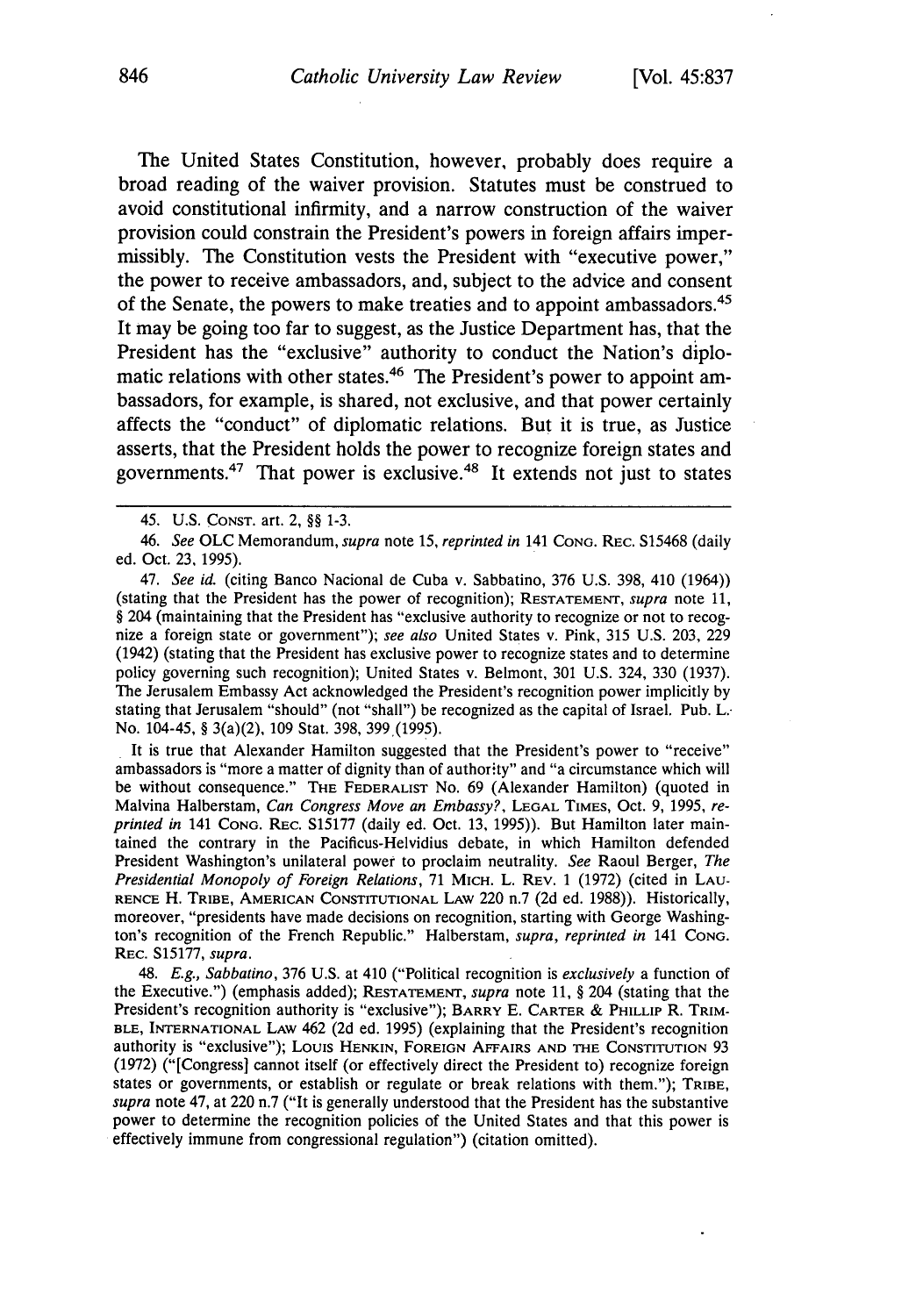and governments, but also to claims of territorial sovereignty, such as claims to sovereignty over disputed cities like Jerusalem.<sup>49</sup> The President's exclusive recognition power implies that he has broad discretion to interpret the waiver provisions of the Jerusalem Embassy Act. His recognition power implies that he has broad latitude to determine whether moving the Embassy undermines the "national security interests" of the United States. A narrow interpretation of the waiver provision would impermissibly interfere with the President's exclusive recognition power.

Senator Dole and others who prefer a narrower reading of the waiver authority may acknowledge that the President has a power of recognition. But they will argue that this power, even if exclusive, does not include an exclusive power to decide on the location of a United States Embassy. They will point out that the location of an embassy does not necessarily imply recognition of that city as a state's capital.<sup>50</sup> They will conclude that moving the Embassy to Jerusalem does not usurp the President's recognition power, because the President can always clarify that the move does not change the United States' recognition policy-that Jerusalem's status should be resolved through negotiations. Indeed, the United States has done this in other circumstances. The United States maintained an embassy in East Berlin but made clear that the United States did not regard East Berlin as the capital of Germany.<sup>51</sup> Even today the United States maintains a few embassies in cities other than the host state's capital city.<sup>52</sup> In such cases the executive branch is perfectly capable of clarifying what it regards as the actual capital of the host state. Therefore, this argument runs, the Congress can set the location of an embassy without intruding on the President's recognition power, and the President's waiver authority can be invoked only in "dire" circumstances.<sup>53</sup>

But actions speak louder than words, even (or perhaps especially) in diplomacy. Changing the location of the Embassy will inevitably create a

**51.** *See* Breger, *Jerusalem Gambit, supra* note 5, at 42.

52. *See supra* note **11.**

53. *See* 141 **CONG.** REC. S15523 (daily ed. Oct. 24, 1995) (remarks of Sen. Robb) (arguing that a waiver is permissible only if moving the embassy would have "dire consequences on the peace process").

<sup>49.</sup> *Cf.* S.C. Res. 662, U.N. SCOR, 45th Sess., 2934th mtg. at 20, U.N. DOC. S/INF/46 (1990) (calling upon all states "not to recognize" Iraq's annexation of Kuwait).

<sup>50.</sup> *See* Breger, *Jerusalem Gambit, supra* note 5, at 42 ("[A]s Jewish groups have themselves often argued in regard to the embassy in Tel Aviv, the fact that a U.S. embassy is located in a particular city does not necessarily mean that the U.S. recognizes that city as a capital."); *supra* note 11 (citing examples in which the United States maintains embassies outside the host state's capital city). Nothing in the Vienna Convention on Diplomatic Relations, *supra* note 44, requires the Sending State to locate its embassy in the capital of the Receiving State.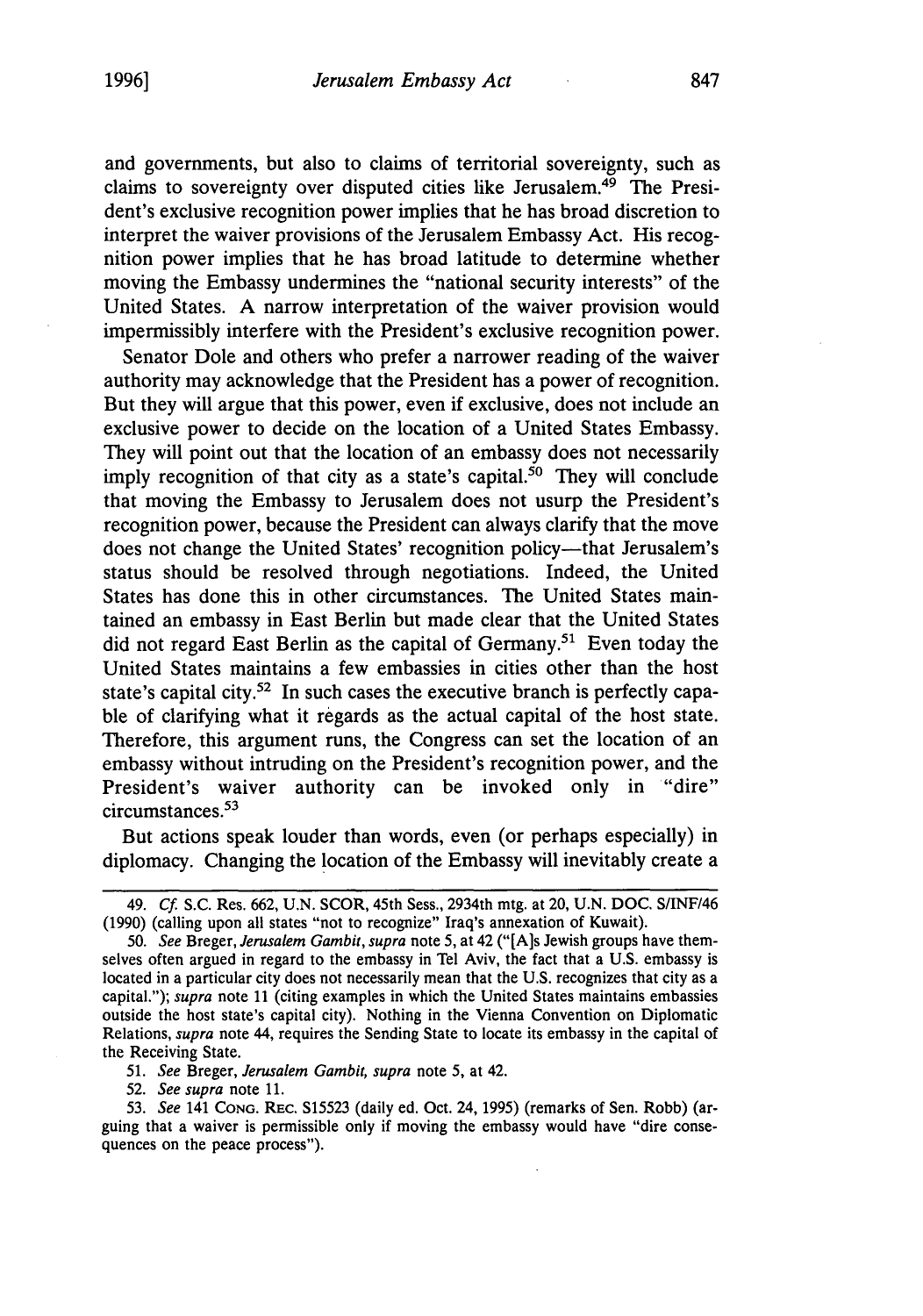changed perception of United States' recognition policy, regardless of presidential statements to the contrary. Indeed, international law recognizes that actions can themselves amount to indirect recognition.<sup>54</sup> And indirect recognition is, after all, the main point of the Jerusalem Embassy Act. Its sponsors seek to move the Embassy not because it would be more convenient for the Ambassador and staff to work in Jerusalem, though this might account for some support of the measure.<sup>55</sup> They seek to move the Embassy to demonstrate that the United States recognizes a united Jerusalem that is the capital of Israel.<sup>56</sup> Senator Dole's narrow interpretation of the waiver authority could undermine the President's recognition policy in a region of the world where the tea leaves of recognition are read very closely. As the Supreme Court has stated, the recognition power "is not limited to a determination of the government to be recognized. It includes the power to determine the policy which is to govern the question of recognition."57 Put in terms of the Act's waiver provision, the President has broad discretion to determine whether moving the Embassy is in the "national security interests" of the United States.<sup>58</sup>

Supporters of the Act stress that it does not require the President to open an embassy in Jerusalem, but instead merely creates financial incentive for the President to do so.<sup>59</sup> That is, the Act merely cuts certain State Department appropriations if the President fails to move the Embassy; it does not eliminate them altogether.<sup>60</sup> But Congress cannot use unconsti-

56. Thus the three-part statement of policy in the Act provides that Jerusalem should remain undivided with the rights of ethnic and religious groups protected, that Jerusalem should be recognized as the capital of Israel, and that the United States Embassy should be established in Jerusalem by May 31, 1999. *See* Pub. L. No. 104-45, § 3(a), 109 Stat. 398, 399 **(1995).**

57. United States v. Pink, 315 U.S. 203, 229 (1942).

58. This conclusion is consistent with the practice of past Administrations. *See* OLC Memorandum, *supra* note 15, *reprinted in* 141 **CONG.** REc. S15468, S15469 (citing examples).

59. *See, e.g.,* Memorandum from Gerald Charnoff et al., Shaw, Pittman, Potts & Trowbridge, to American Israel Public Affairs Committee (June 27, 1995) [hereinafter Charnoff Memorandum], *reprinted in* 141 **CONG.** REc. S15471 (daily ed. Oct. 23, 1995). "[Tjhere is an obvious and constitutionally significant difference between an appropriations law forbidding the President to take action which the Constitution leaves to his discretion and a law which merely sets out the negative financial consequences that will ensue if the President pursues a certain policy." *Id.* at S15472.

60. *See §* 3(b), 109 Stat. at 399.

<sup>54.</sup> **Cf.** S.C. Res. 662, U.N. SCOR, 45th Sess., 2934th mtg. at 20, U.N. Doc. S/INF/46 (1990) (calling on states to refrain from "any action or dealing that might be interpreted as an indirect recognition" of Iraq's annexation of Kuwait).

<sup>55.</sup> *See* Lewis, *supra* note **5,** at 303 (describing the Ambassador's daily trip from Tel Aviv to Jerusalem as an "inconvenience").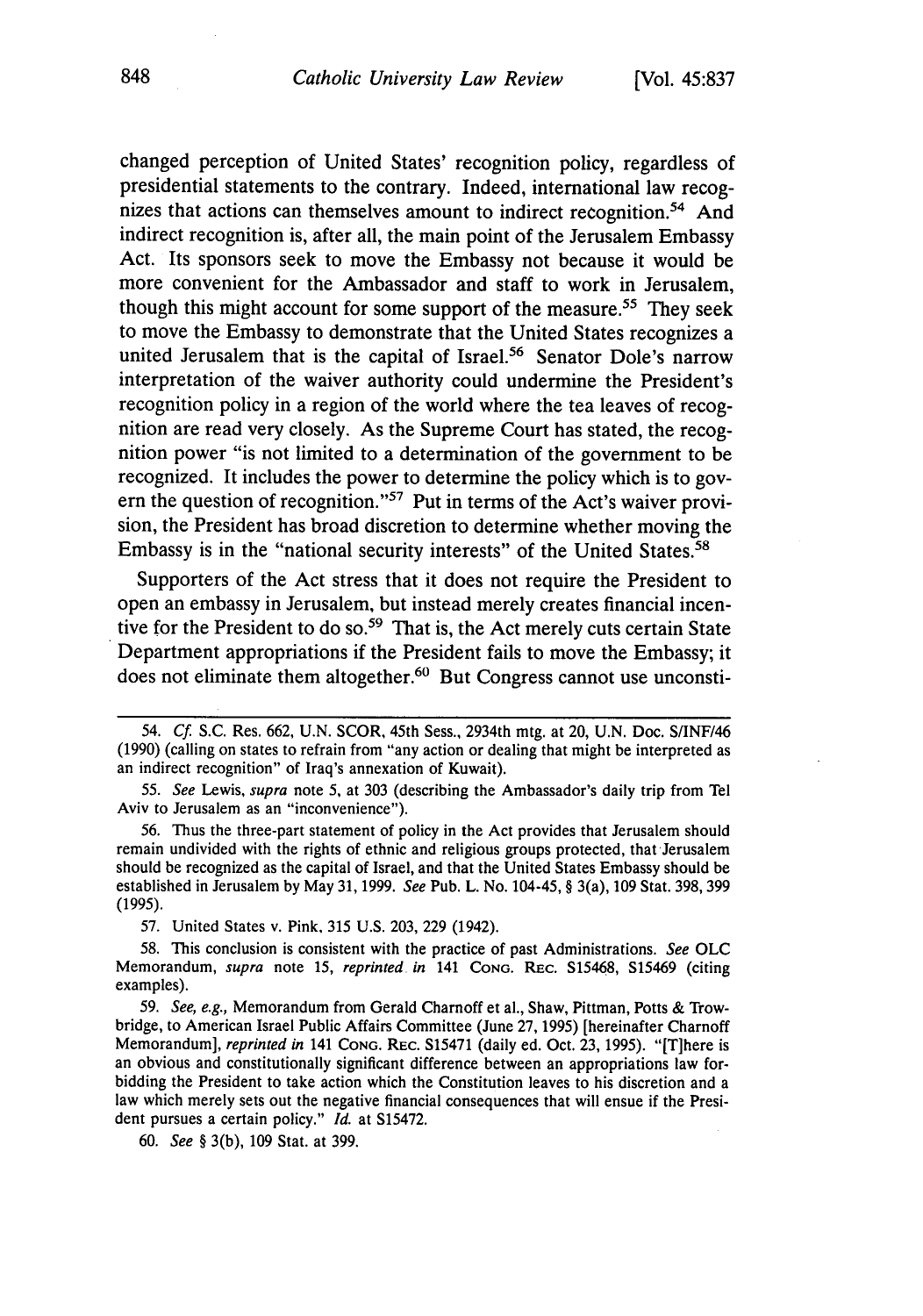tutional conditions to achieve indirectly what it cannot achieve directly.<sup>61</sup> Proponents of the Jerusalem Embassy Act rely heavily on *South Dakota v. Dole,62* in which the Supreme Court upheld a federal statute withholding five percent of highway funds from any state whose drinking age is less than twenty-one. The *Dole* Court stressed, however, that the condition involved only a "relatively small percentage" of the funds in question, and it reaffirmed warnings in earlier Court cases that a more coercive condition-one in which "pressure turns into compulsion" might be unconstitutional.<sup>63</sup> The Jerusalem Embassy Act, by contrast, involves a fifty percent cut in funding—well past the point at which incentive becomes coercion, and pressure becomes compulsion.<sup>64</sup>

In any event, the Court has since suggested that the rationale of *Dole* does not extend to separation-of-powers cases.<sup> $65$ </sup> This suggestion makes sense. The powers of the federal government are not just separate; in some cases, they are nondelegable. Unlike highway funds, these powers cannot be bargained away. The President cannot give up the presidential power of recognition any more than the Congress can give up the congressional power of appropriations. Of course many foreign-affairs pow-

62. 483 U.S. 203 (1987); *see* Charnoff Memorandum, *supra* note 59, *reprinted in* 141 **CONG.** REC. S15741, S15742 (discussing and relying on *Dole).*

64. Supporters of the Embassy Act also rely on *Oklahoma v. United States Civil Service Commission,* 330 U.S. 127 (1947). *See* Charnoff Memorandum, *supra* note 59, *reprinted in* 141 **CONG.** REC. S15471, S15472. In *Oklahoma,* the Supreme Court sustained a statute denying a state a small percentage of its highway funds if a state employee in a federally-funded job violated the Hatch Act. 330 U.S. at 140. But in that case the percentage of funds involved was probably even lower than in *Dole.* The statute withheld the equivalent of two years compensation of the state employee in question-a tiny percentage of the two million dollars in federal highway funds the state received during the sixmonth period in which the violations took place. *See id.* at 135. Under those circumstances, it is hardly surprising that the Court believed Oklahoma could (and did) resort to the " 'simple expedient' of not yielding to what she urges is federal coercion." *Id.* at 143- 44. *Cf. also* New York v. United States, 505 U.S. 144, 175 (1992) (holding that a congressional "incentive" to states to take title to radioactive waste "crossed the line distinguishing encouragement from coercion").

65. *See* Metropolitan Wash. Airports Auth. v. Citizens for the Abatement of Aircraft Noise, Inc., 501 U.S. 252, 271 (1991) [hereinafter *MWAA]* ("Our reasoning [in *Dole]* that, absent coercion, a sovereign State has both the incentive and the ability to protect its own rights and powers, and therefore may cede such rights and powers, is inapplicable to the issue presented by this case.") (citations omitted). The decision thus also reaffirmed that *Dole* itself was premised on a small incentive not amounting to "coercion."

The *MWAA* Court invalidated a congressional transfer of airports to states because the transfer was conditioned on the appointment of members of Congress to an executive role-a Review Board that had veto power over the future of the airports. *Id.* at 276-77.

<sup>61.</sup> *See, e.g.,* United States v. Butler, 297 U.S. 1, 73-74 (1936) (holding that where Congress lacks power to legislate, it "may not indirectly accomplish those ends by taxing and spending to purchase compliance").

<sup>63.</sup> *Id* at 211 (quoting Steward Machine Co. v. Davis, 301 U.S. 548, 590 (1937)).